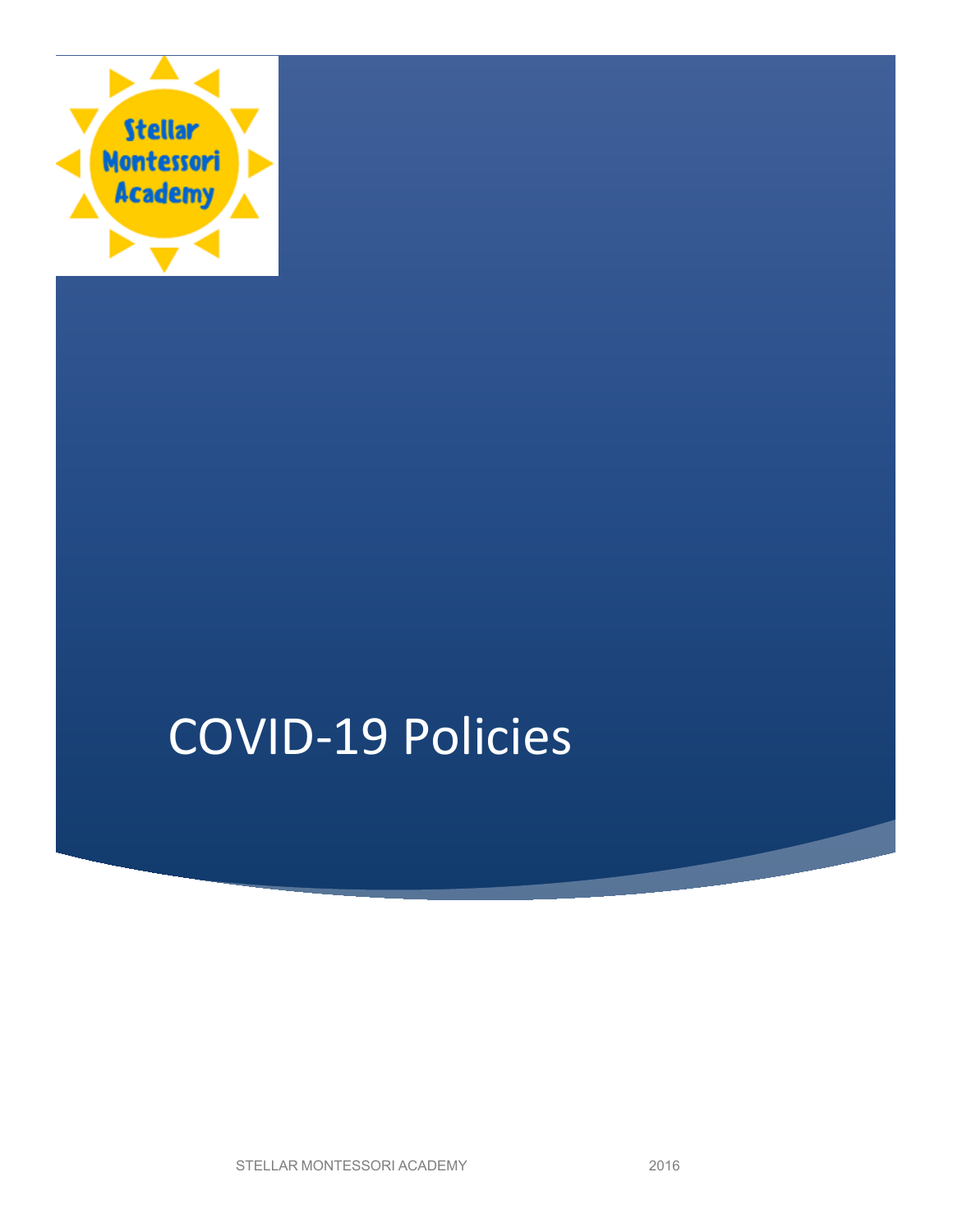# Contents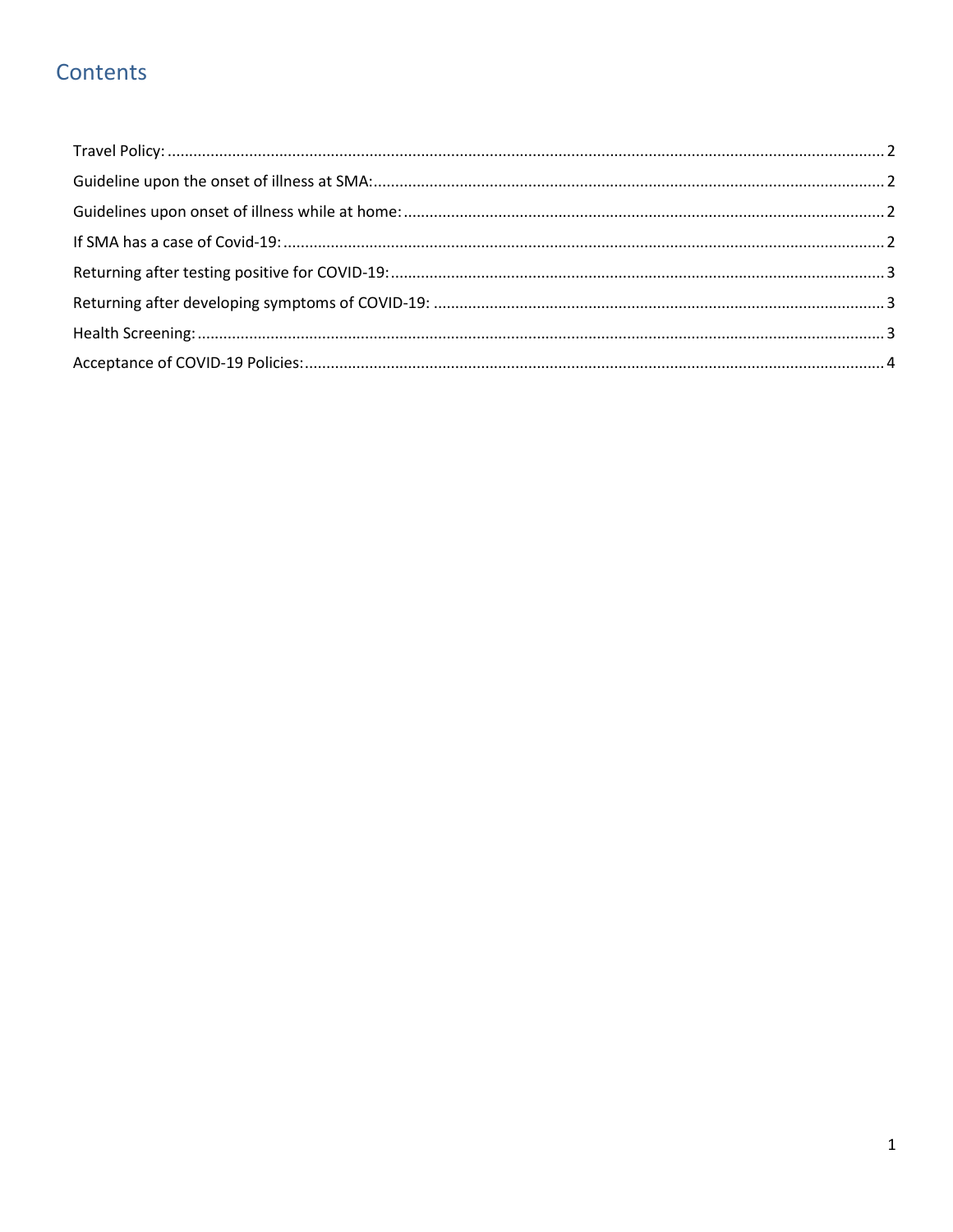### <span id="page-2-0"></span>Travel Policy:

Going forward we do not have testing requirements after travel. Please make sure children and other members of the family who traveled are feeling well before coming back to school.

#### <span id="page-2-1"></span>Guideline upon the onset of illness at SMA:

- If a child becomes sick during the day. We will keep the child comfortable until the family can arrive.
- We will immediately call the child's family and request an immediate pickup.

#### <span id="page-2-2"></span>Guidelines upon onset of illness while at home:

● If a child becomes sick at home with any symptoms like running nose, sore throat, cough, fever, muscle aches, generally not feeling well, we ask that you notify us and keep your child at home. Follow our current Illness Policy to understand the return to school policy. If symptoms are consistent with COVID-19, please get your child tested. FDA-approved home tests are valid. Please inform the school.

#### <span id="page-2-3"></span>If SMA has a case of Covid-19:

- SMA will notify families and staff of the exposure.
- Determine the date of symptom onset for the child/staff member.
- Determine if the child/staff member attended/worked at the program while symptomatic or during the 2 days before symptoms began.
- Determine who had close contact with the child/staff member at the program during those days.
- Exclude the children and staff members who are determined to have had close contact with the affected/child/staff member for 3 days and return with a negative COVID test after day 3. The day of exposure is the day 0.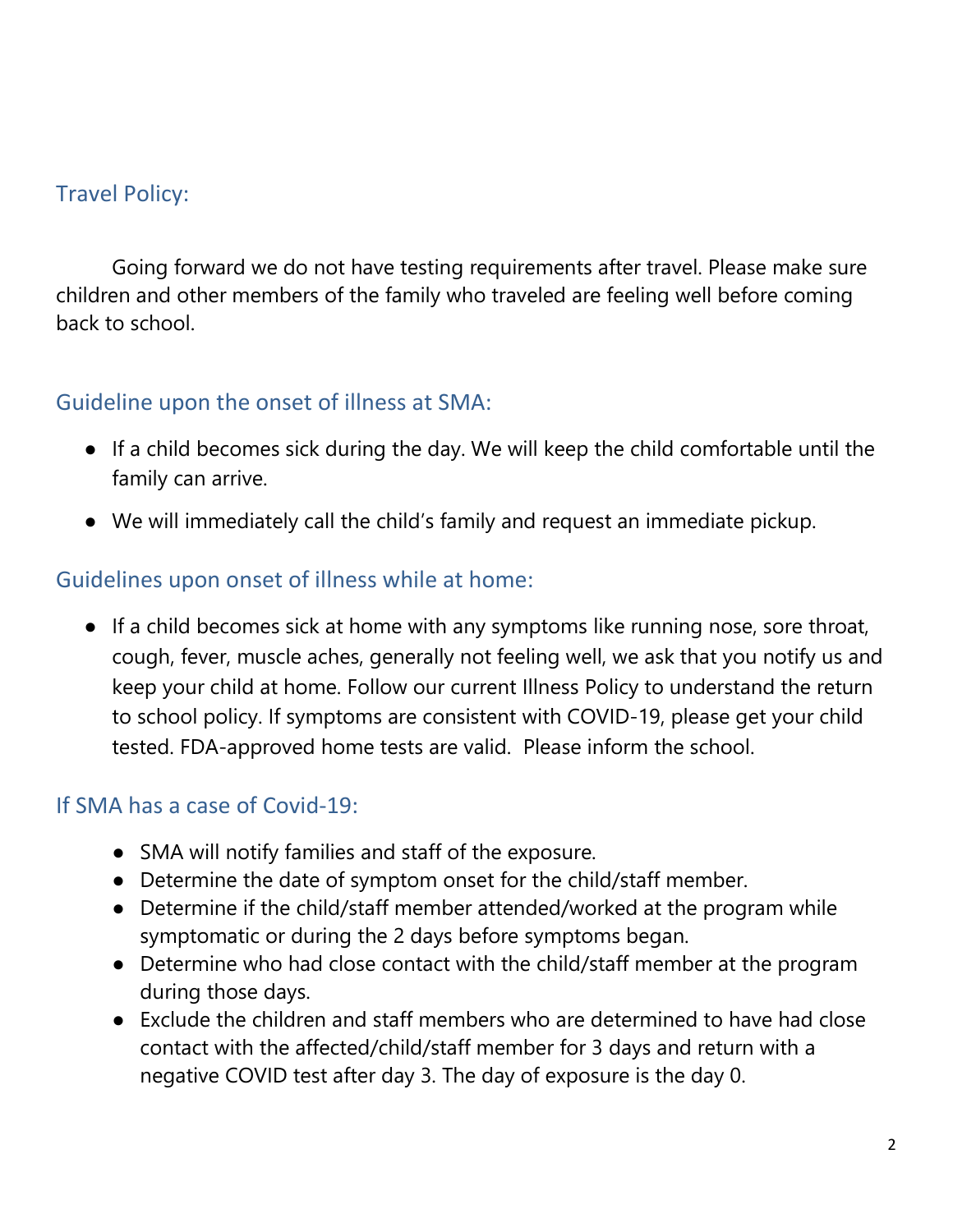## Cleaning and disinfection to minimize the potential for spread:

- Open outside doors and windows to increase air circulation in the area.
- Clean and disinfect all areas used by the sick person, such as offices, bathrooms, common areas, shared electronic equipment like tablets, touch screens, keyboards, and remote controls.
- If more than 7 days since the sick person visited or used the facility, additional cleaning and disinfection are not necessary.
- Continue routine cleaning and disinfection.

## <span id="page-3-0"></span>Returning after testing positive for COVID-19:

- At least five (5) days have passed after testing positive, however, because children cannot reliably mask, a child who has been positive may not return until at least ten (10) days have passed.
- Children can return to school after 5 days with a negative PCR test.
- Fever free at least 24 hours (without fever reducers).
- Symptoms are improving.

## <span id="page-3-1"></span>Returning after developing symptoms of COVID-19:

A staff member or child who has developed symptoms of COVID-19, they can return to the facility with a negative rapid test. FDA-approved home tests can be used.

# <span id="page-3-2"></span>Health Screening:

All children and staff are required to be screened for any observable illness, including cough or respiratory distress, and to confirm temperature below 100 degrees.

<span id="page-3-3"></span>Returning to school after close contact exposure:

An exposed person can return to school 5 days after the exposure with a negative COVID test.